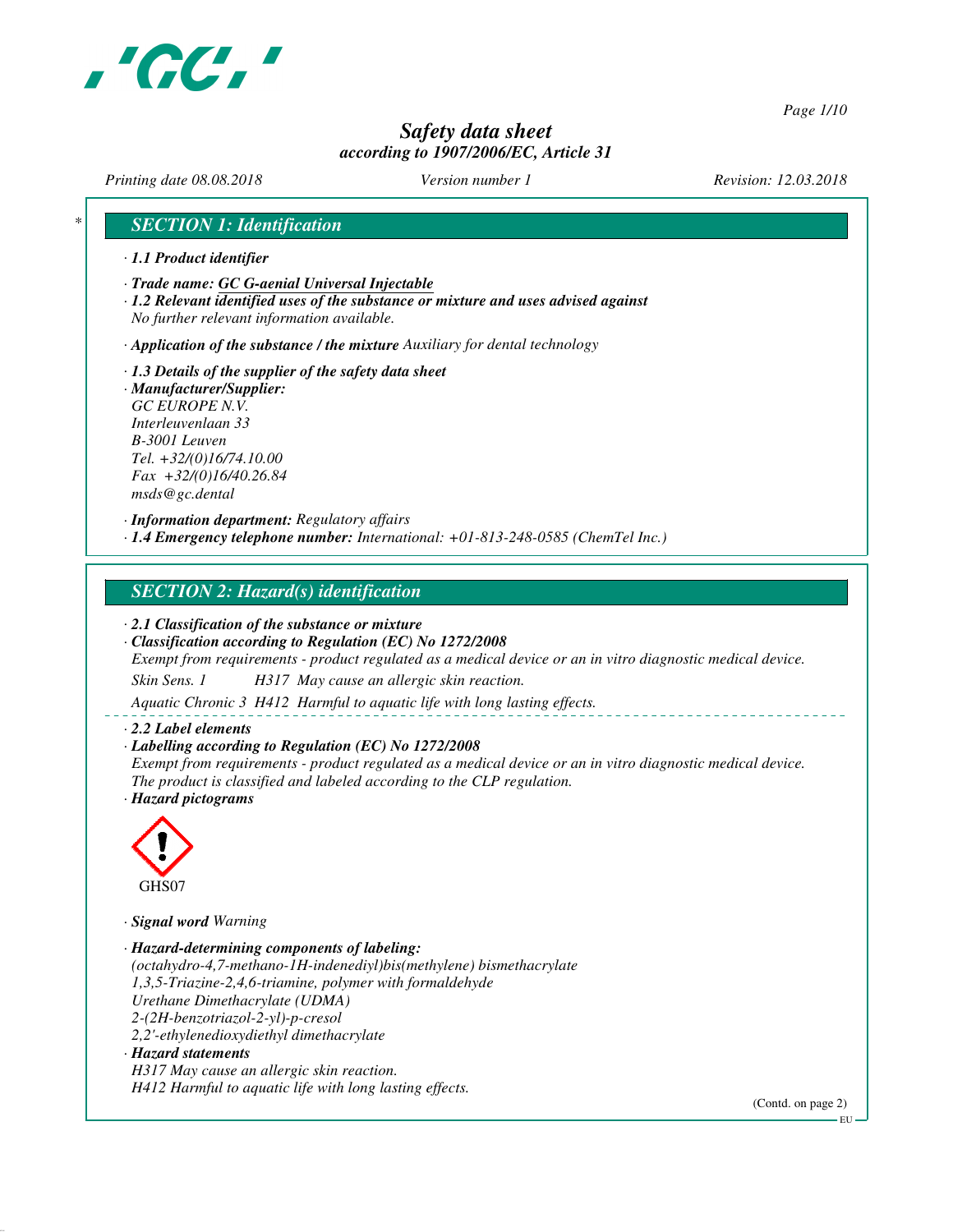*Printing date 08.08.2018 Version number 1 Revision: 12.03.2018*

(Contd. of page 1)

## *Trade name: GC G-aenial Universal Injectable*

*· Precautionary statements*

*P261 Avoid breathing dust/fume/gas/mist/vapours/spray.*

*P272 Contaminated work clothing should not be allowed out of the workplace.*

*P273 Avoid release to the environment.*

*P280 Wear protective gloves.*

*P333+P313 If skin irritation or rash occurs: Get medical advice/attention.*

*P501 Dispose of contents/container in accordance with local/regional/national/international regulations. · 2.3 Other hazards*

*· Results of PBT and vPvB assessment*

*· PBT: Not applicable.*

*· vPvB: Not applicable.*

## *SECTION 3: Composition/information on ingredients*

## *· 3.2 Chemical characterization: Mixtures*

*· Description:*

*Only substances required to be mentioned according to Annex II of regulation 1907/2006 are listed. Information on the other substances that may be present can be obtained upon request.*

| · Dangerous components:                                                                                                      |                           |  |
|------------------------------------------------------------------------------------------------------------------------------|---------------------------|--|
| 41637-38-1 Esterification products of 4,4'-isopropylidenediphenol, ethoxylated and 2-<br>methylprop-2-enoic acid.            | $10 - 25\%$               |  |
| Aquatic Chronic 4, H413                                                                                                      |                           |  |
| $43048-08-4$ (octahydro-4,7-methano-1H-indenediyl)bis(methylene) bismethacrylate                                             | $5 - 10\%$                |  |
| Skin Irrit. 2, H315; Eye Irrit. 2, H319; Skin Sens. 1, H317; STOT SE 3, H335                                                 |                           |  |
| $1985-51-9$ 2,2-dimethyl-1,3-propanediyl bismethacrylate                                                                     | $2.5 - 5\%$               |  |
| Skin Irrit. 2, H315; Eye Irrit. 2, H319                                                                                      |                           |  |
| 128-37-0 Butylated hydroxytoluene                                                                                            | $\overline{0.5}$ -< $1\%$ |  |
| Aquatic Acute 1, H400; Aquatic Chronic 1, H410                                                                               |                           |  |
| 9003-08-1   1,3,5-Triazine-2,4,6-triamine, polymer with formaldehyde                                                         | $0.2 - 0.5\%$             |  |
| Eye Dam. 1, H318; Skin Sens. 1, H317; STOT SE 3, H335                                                                        |                           |  |
| 75980-60-8 diphenyl(2,4,6-trimethylbenzoyl)phosphine oxide                                                                   | $0.2 - 0.5\%$             |  |
| Repr. 2, H361f                                                                                                               |                           |  |
| 72869-86-4   Urethane Dimethacrylate (UDMA)                                                                                  | $0.2 - 0.5\%$             |  |
| Skin Sens. 1, H317                                                                                                           |                           |  |
| $2440-22-4$ 2- $(2H$ -benzotriazol-2-yl)-p-cresol                                                                            | $≥0.25 < 0.5\%$           |  |
| Acute Tox. 2, H330; Aquatic Chronic 1, H410; Skin Sens. 1, H317                                                              |                           |  |
| 109-16-0 $ 2,2$ '-ethylenedioxydiethyl dimethacrylate                                                                        | $0.2 - 0.5\%$             |  |
| Skin Sens. 1, H317                                                                                                           |                           |  |
| $1879-09-0$ 6-tert-butyl-2,4-xylenol                                                                                         | $0.1 - 0.2\%$             |  |
| Acute Tox. 2, H310; STOT RE 2, H373; Aquatic Chronic 2, H411; Acute Tox. 4,<br>H302; Skin Irrit. 2, H315; Eye Irrit. 2, H319 |                           |  |
| · Additional information: For the wording of the listed hazard phrases refer to section 16.                                  |                           |  |

## *SECTION 4: First-aid measures*

- *· 4.1 Description of first aid measures*
- *· General information:*

*Immediately remove any clothing soiled by the product.*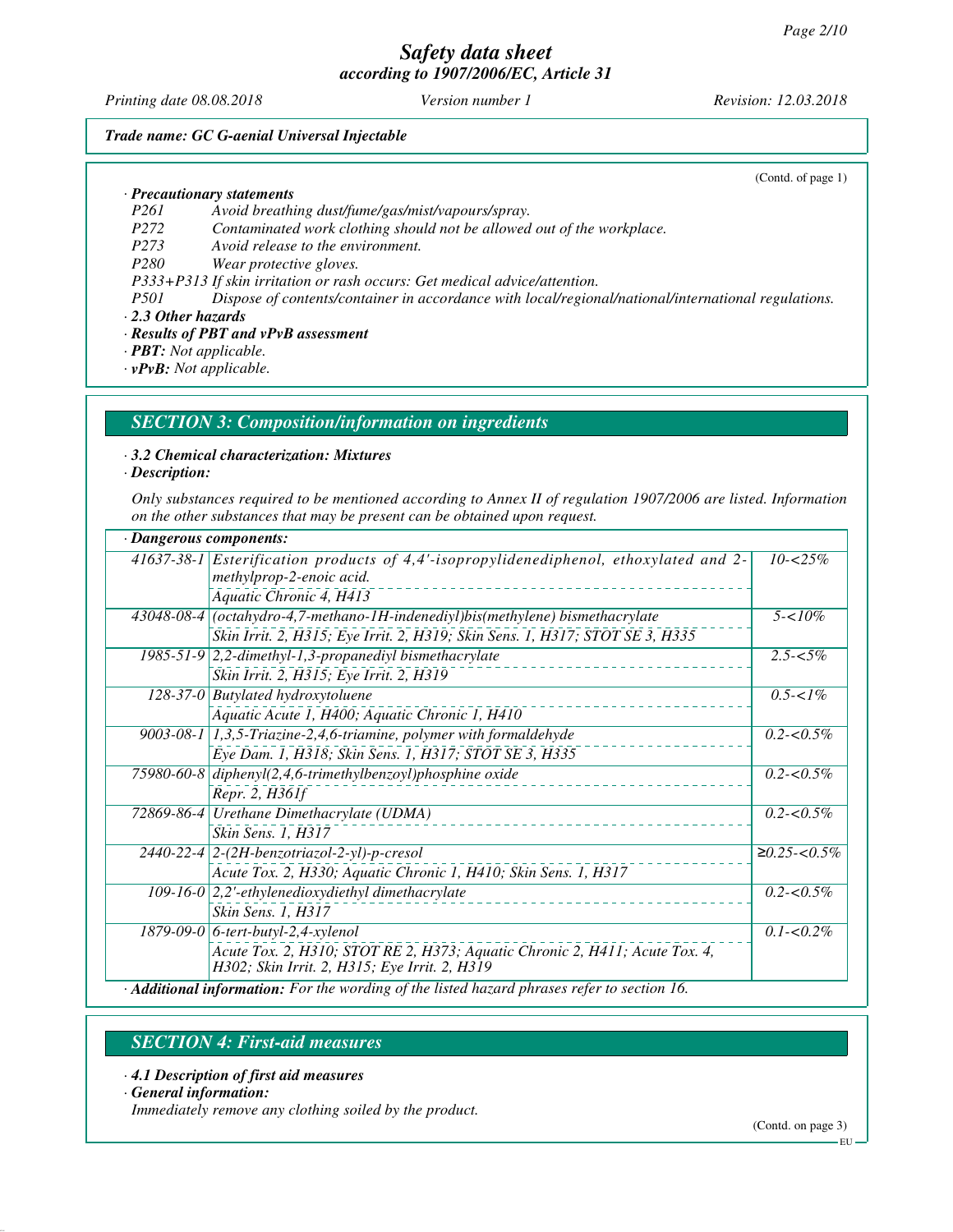*Printing date 08.08.2018 Version number 1 Revision: 12.03.2018*

(Contd. of page 2)

## *Trade name: GC G-aenial Universal Injectable*

*If symptoms persist consult doctor. · After inhalation: Supply fresh air. If required, provide artificial respiration. Keep patient warm. Consult doctor if symptoms persist. Take affected persons into fresh air and keep quiet. · After skin contact: Immediately wash with water and soap and rinse thoroughly. Seek medical treatment. If skin irritation continues, consult a doctor. · After eye contact: Rinse opened eye for several minutes under running water. If symptoms persist, consult a doctor. · After swallowing: Rinse out mouth and then drink plenty of water. If symptoms persist consult doctor. · 4.2 Most important symptoms and effects, both acute and delayed Allergic reactions · 4.3 Indication of any immediate medical attention and special treatment needed No further relevant information available. SECTION 5: Fire-fighting measures · 5.1 Extinguishing media · Suitable extinguishing agents: CO2, extinguishing powder or water spray. Fight larger fires with water spray or alcohol resistant foam. Use fire fighting measures that suit the environment. · For safety reasons unsuitable extinguishing agents: Water with full jet · 5.2 Special hazards arising from the substance or mixture Formation of toxic gases is possible during heating or in case of fire. · 5.3 Advice for firefighters · Protective equipment: Wear self-contained respiratory protective device. · Additional information Dispose of fire debris and contaminated fire fighting water in accordance with official regulations. SECTION 6: Accidental release measures · 6.1 Personal precautions, protective equipment and emergency procedures Remove persons from danger area. Avoid contact with the eyes and skin. Wear protective clothing. · 6.2 Environmental precautions: Do not allow product to reach sewage system or any water course. Inform respective authorities in case of seepage into water course or sewage system. Do not allow to penetrate the ground/soil. In case of seepage into the ground inform responsible authorities. · 6.3 Methods and material for containment and cleaning up: Absorb liquid components with liquid-binding material. Dispose of the collected material according to regulations. · 6.4 Reference to other sections See Section 7 for information on safe handling. See Section 8 for information on personal protection equipment. See Section 13 for disposal information.*

EU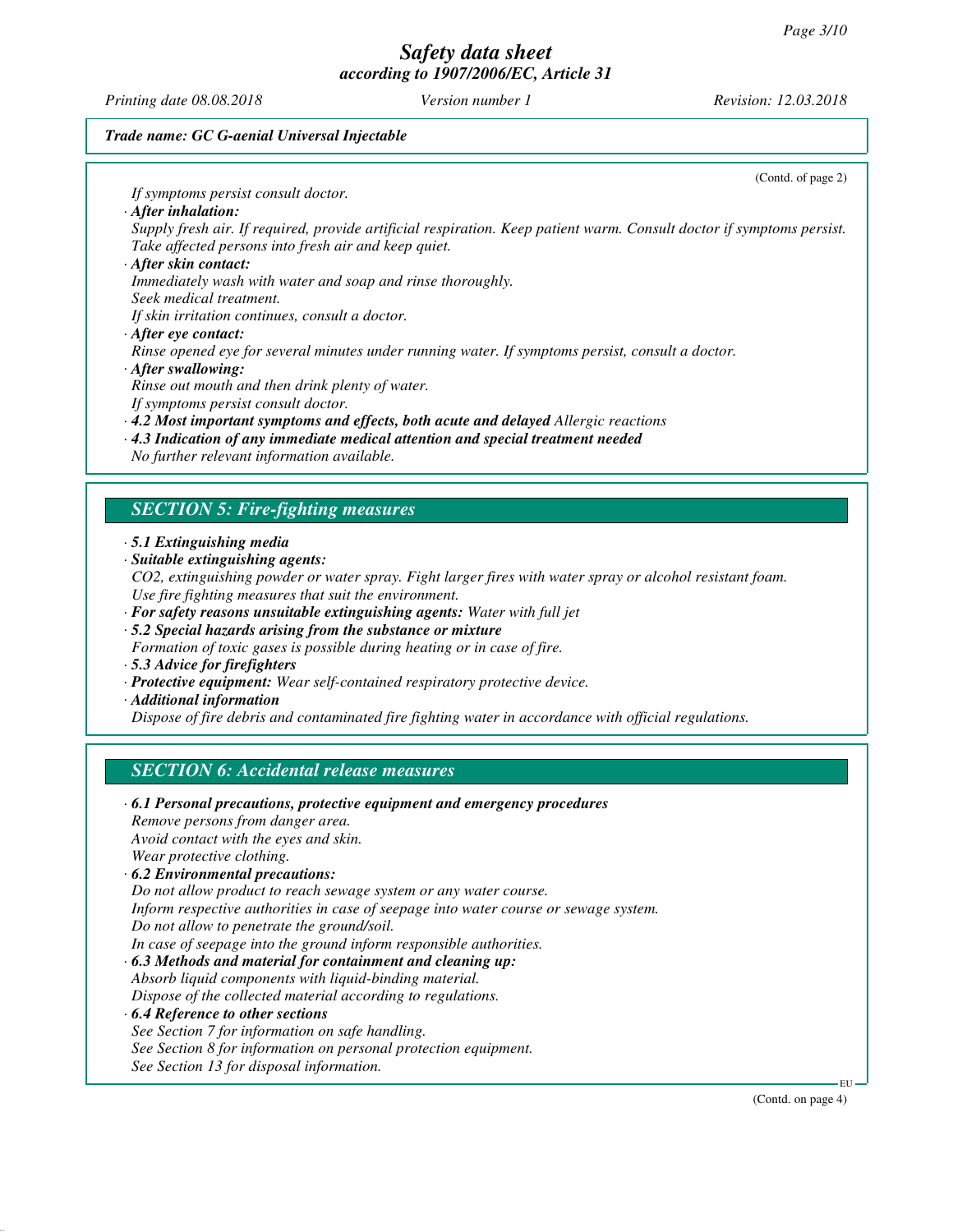*Printing date 08.08.2018 Version number 1 Revision: 12.03.2018*

## *Trade name: GC G-aenial Universal Injectable*

(Contd. of page 3)

## *SECTION 7: Handling and storage*

*· 7.1 Precautions for safe handling Ensure good ventilation/exhaustion at the workplace. Prevent formation of aerosols. Avoid contact with the eyes and skin.*

- *· Information about protection against explosions and fires: No special measures required.*
- *· 7.2 Conditions for safe storage, including any incompatibilities*
- *· Storage:*
- *· Requirements to be met by storerooms and receptacles: Store only in unopened original receptacles.*
- *· Information about storage in one common storage facility: Store away from foodstuffs.*
- *· Further information about storage conditions: None.*
- *· 7.3 Specific end use(s) No further relevant information available.*

## *SECTION 8: Exposure controls/personal protection*

- *· Additional information about design of technical systems: No further data; see item 7.*
- *· 8.1 Control parameters*
- *· Components with limit values that require monitoring at the workplace:*
- *The product does not contain any relevant quantities of materials with critical values that have to be monitored at the workplace.*

## *· DNELs*

## *128-37-0 Butylated hydroxytoluene*

*Dermal DNEL dermal 0.5 mg/kg bw/day (man)*

*Inhalative DNEL inhalation 3.5 mg/m3 (man)*

*1879-09-0 6-tert-butyl-2,4-xylenol*

*Inhalative DNEL inhalation 0.14 mg/m3 (man)*

*· Additional information: The lists that were valid during the creation were used as basis.*

- *· 8.2 Exposure controls*
- *· Personal protective equipment:*
- *· General protective and hygienic measures:*

*The usual precautionary measures for handling chemicals should be followed.*

*Avoid contact with the eyes and skin.*

*Wash hands before breaks and at the end of work.*

*Keep away from foodstuffs, beverages and feed.*

*Immediately remove all soiled and contaminated clothing.*

- *· Breathing equipment: Suitable respiratory protective device recommended.*
- *· Protection of hands:*



*Protective gloves*

## *· Material of gloves*

*The selection of the suitable gloves does not only depend on the material, but also on further marks of quality and varies from manufacturer to manufacturer. As the product is a preparation of several substances, the resistance of the glove material can not be calculated in advance and has therefore to be checked prior to the application.*

(Contd. on page 5)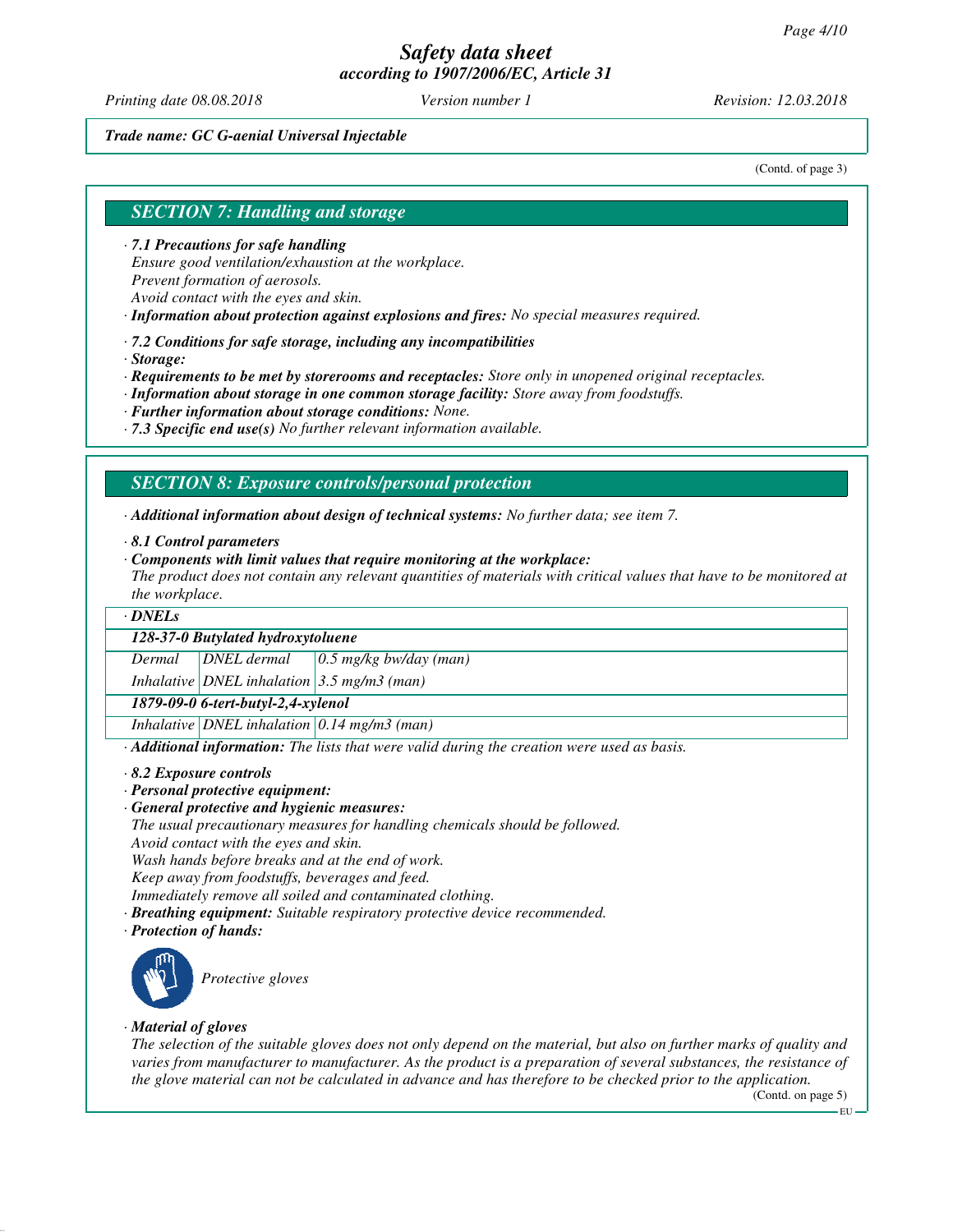*Printing date 08.08.2018 Version number 1 Revision: 12.03.2018*

(Contd. of page 4)

## *Trade name: GC G-aenial Universal Injectable*

*· Penetration time of glove material*

*The exact break through time has to be found out by the manufacturer of the protective gloves and has to be observed.*

*· Eye protection:*



*Tightly sealed goggles*

| .9.1 Information on basic physical and chemical properties<br>· General Information |                                               |
|-------------------------------------------------------------------------------------|-----------------------------------------------|
| $\cdot$ Appearance:<br>Form:                                                        | Pasty                                         |
| Color:                                                                              | According to product specification            |
| $\cdot$ Odor:                                                                       | <i><b>Odorless</b></i>                        |
| · Odor threshold:                                                                   | Not determined.                               |
| $\cdot$ pH-value:                                                                   | Not determined.                               |
| Change in condition                                                                 |                                               |
| <b>Melting point/Melting range:</b>                                                 | Undetermined.                                 |
| <b>Boiling point/Boiling range:</b>                                                 | Undetermined.                                 |
| · Flash point:                                                                      | $>150\text{ °C}$                              |
| · Flammability (solid, gaseous):                                                    | Not applicable.                               |
| · Ignition temperature:                                                             | Undetermined.                                 |
| · Decomposition temperature:                                                        | Not determined.                               |
| · Auto igniting:                                                                    | Product is not selfigniting.                  |
| · Danger of explosion:                                                              | Product does not present an explosion hazard. |
| · Explosion limits:                                                                 |                                               |
| Lower:                                                                              | Not determined.                               |
| <b>Upper:</b>                                                                       | Not determined.                               |
| · Vapor pressure:                                                                   | Not determined.                               |
| $\cdot$ Density at 20 $\degree$ C:                                                  | $1.8$ g/cm <sup>3</sup>                       |
| · Relative density                                                                  | Not determined.                               |
| · Vapor density                                                                     | Not determined.                               |
| $\cdot$ Evaporation rate                                                            | Not determined.                               |
| · Solubility in / Miscibility with                                                  |                                               |
| Water:                                                                              | Insoluble.                                    |
| · Partition coefficient (n-octanol/water): Not determined.                          |                                               |
| · Viscosity:                                                                        |                                               |
| Dynamic:                                                                            | Not determined.                               |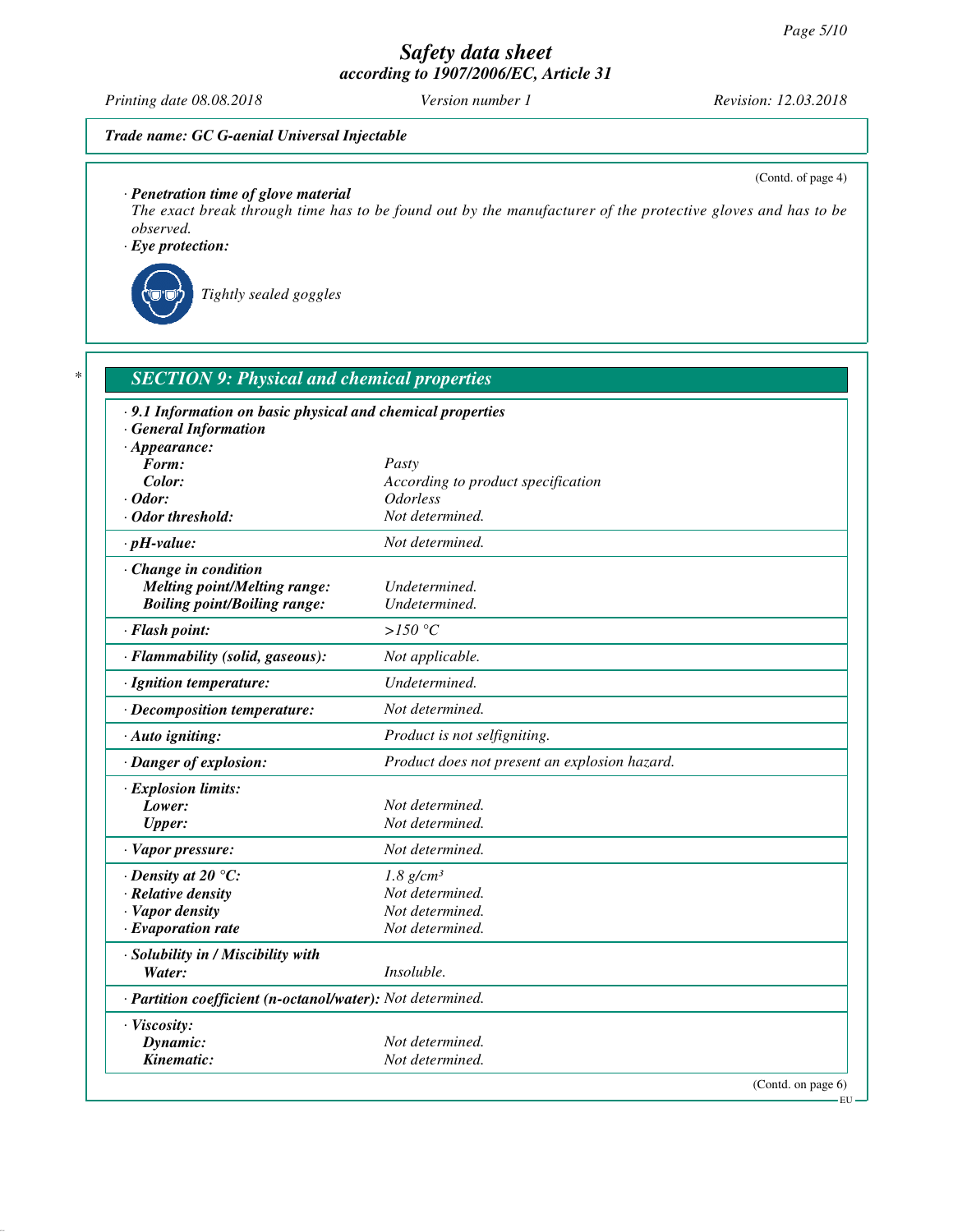*Printing date 08.08.2018 Version number 1 Revision: 12.03.2018*

(Contd. of page 5)

*Trade name: GC G-aenial Universal Injectable*

*· Solvent content: VOC (EC) 0.0 g/l*

*· 9.2 Other information No further relevant information available.*

# *SECTION 10: Stability and reactivity*

*· 10.1 Reactivity No further relevant information available.*

*· 10.2 Chemical stability*

*· Thermal decomposition / conditions to be avoided: No decomposition if used according to specifications.*

*· 10.3 Possibility of hazardous reactions No dangerous reactions known.*

*· 10.4 Conditions to avoid No further relevant information available.*

*· 10.5 Incompatible materials: No further relevant information available.*

*· 10.6 Hazardous decomposition products: No dangerous decomposition products known.*

# *SECTION 11: Toxicological information*

*· 11.1 Information on toxicological effects*

*· Acute toxicity: Based on available data, the classification criteria are not met.*

# *· LD/LC50 values that are relevant for classification:*

*128-37-0 Butylated hydroxytoluene Oral LD50 >6,000 mg/kg (rat (f+m)) (OECD 401)*

*72869-86-4 Urethane Dimethacrylate (UDMA)*

*Oral LD50 >5,000 mg/kg (rat female) (OECD 401)*

*2440-22-4 2-(2H-benzotriazol-2-yl)-p-cresol*

*Oral LD50 10,000 mg/kg (rat (f+m))*

*Inhalative LC50/4 h 0.59 mg/l (rat (f+m))*

*1879-09-0 6-tert-butyl-2,4-xylenol*

| Oral   | LD50 | 910 mg/kg (rat $(\overline{f+m})$ ) (OECD 401) |
|--------|------|------------------------------------------------|
| Dermal | LD50 | $\vert$ <200 mg/kg (rabbit) (OECD 402)         |

*· Primary irritant effect:*

*· on the skin: Based on available data, the classification criteria are not met.*

*· on the eye: Based on available data, the classification criteria are not met.*

*· Sensitization:*

*May cause an allergic skin reaction.*

*· Additional toxicological information:*

## *· OSHA-Ca (Occupational Safety & Health Administration)*

*None of the ingredients is listed.*

*· Repeated dose toxicity No further relevant information available.*

*· CMR effects (carcinogenity, mutagenicity and toxicity for reproduction) No further relevant information available.*

*· Germ cell mutagenicity Based on available data, the classification criteria are not met.*

*· Carcinogenicity Based on available data, the classification criteria are not met.*

*· Reproductive toxicity Based on available data, the classification criteria are not met.*

*· STOT-single exposure Based on available data, the classification criteria are not met.*

*· STOT-repeated exposure Based on available data, the classification criteria are not met.*

(Contd. on page 7)

EU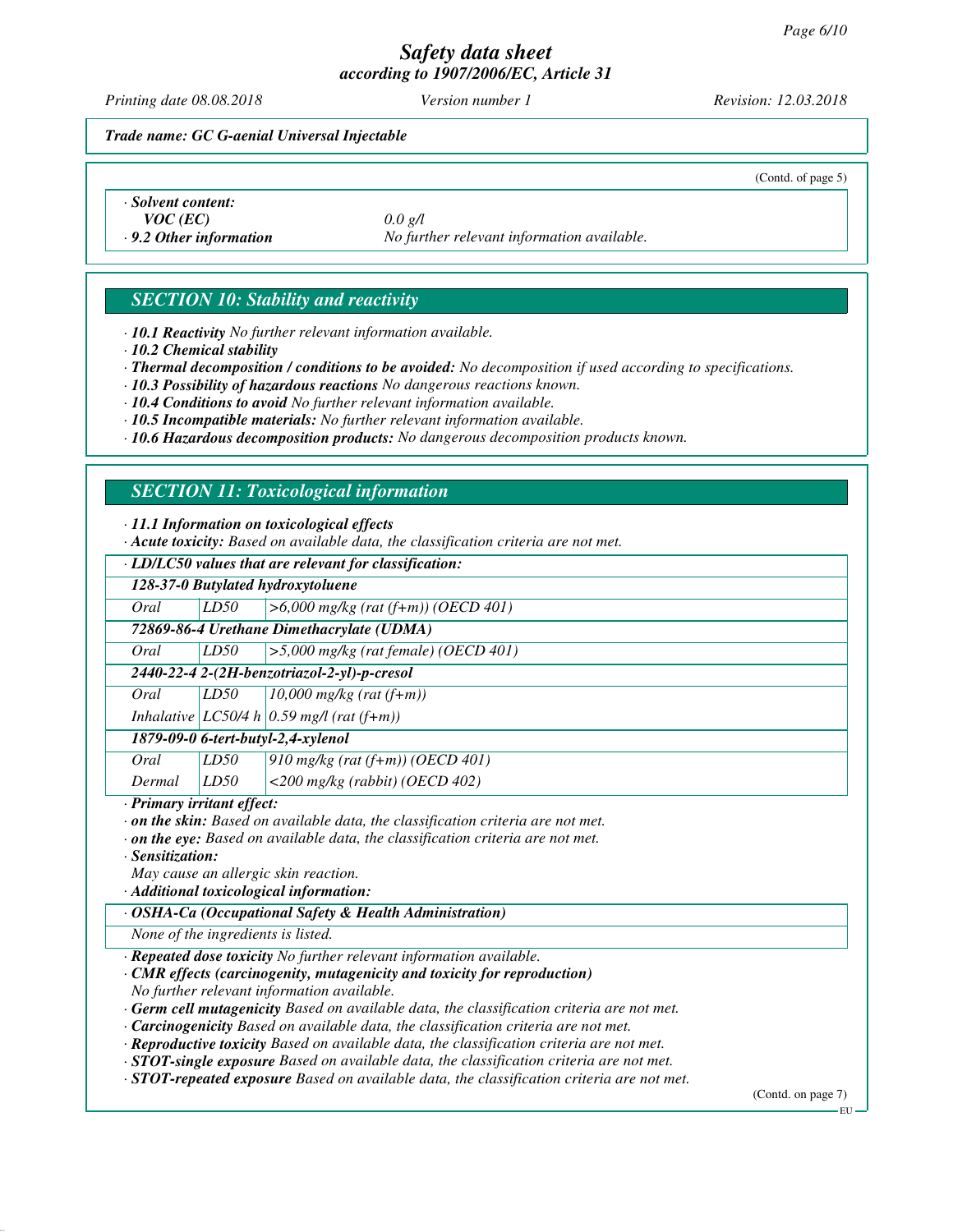*Printing date 08.08.2018 Version number 1 Revision: 12.03.2018*

(Contd. of page 6)

*Trade name: GC G-aenial Universal Injectable*

*· Aspiration hazard Based on available data, the classification criteria are not met.*

# *SECTION 12: Ecological information*

*· 12.1 Toxicity*

*· Aquatic toxicity:*

*128-37-0 Butylated hydroxytoluene*

*EC50/48h (static) 0.48 mg/l (daphnia magna) (OECD 202)*

## *72869-86-4 Urethane Dimethacrylate (UDMA)*

*EC50/48h (static) >1.2 mg/l (daphnia magna) (OECD 202)*

*· 12.2 Persistence and degradability No further relevant information available.*

- *· 12.3 Bioaccumulative potential No further relevant information available.*
- *· 12.4 Mobility in soil No further relevant information available.*

*· Ecotoxical effects:*

*· Remark: Harmful to fish*

*· Additional ecological information:*

*· General notes:*

*Harmful to aquatic organisms*

*Water hazard class 3 (Self-assessment): extremely hazardous for water*

*Do not allow product to reach ground water, water course or sewage system, even in small quantities.*

*Danger to drinking water if even extremely small quantities leak into the ground.*

*· 12.5 Results of PBT and vPvB assessment*

*· PBT: Not applicable.*

*· vPvB: Not applicable.*

*· 12.6 Other adverse effects No further relevant information available.*

# *SECTION 13: Disposal considerations*

- *· 13.1 Waste treatment methods*
- *· Recommendation:*

*Must not be disposed of together with household garbage. Do not allow product to reach sewage system.*

*· European waste catalogue*

| 18.00.00 | <b>WASTES FROM HUMAN OR ANIMAL HEALTH CARE AND/OR RELATED RESEARCH (EXCEPT</b>             |
|----------|--------------------------------------------------------------------------------------------|
|          | KITCHEN AND RESTAURANT WASTES NOT ARISING FROM IMMEDIATE HEALTH CARE)                      |
|          | 18 01 00   wastes from natal care, diagnosis, treatment or prevention of disease in humans |
|          | 18 01 06* chemicals consisting of or containing hazardous substances                       |

## *· Uncleaned packagings:*

*· Recommendation: Disposal must be made according to official regulations.*

| $\cdot$ 14.1 UN-Number               |               |  |
|--------------------------------------|---------------|--|
| ADR, ADN, IMDG, IATA                 | not regulated |  |
| $\cdot$ 14.2 UN proper shipping name |               |  |
| · ADR, ADN, IMDG, IATA               | not regulated |  |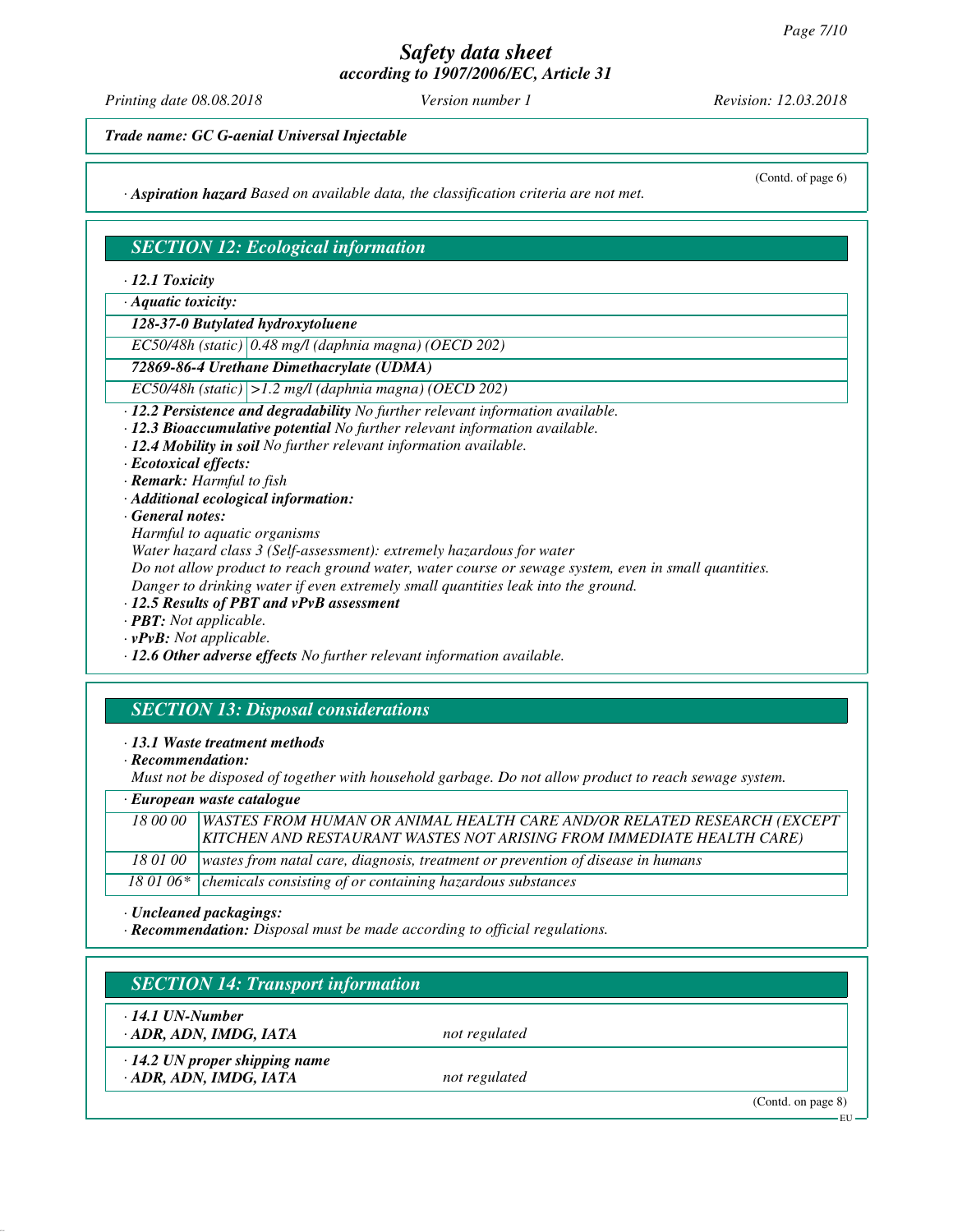*Printing date 08.08.2018 Version number 1 Revision: 12.03.2018*

*Trade name: GC G-aenial Universal Injectable*

|                                                                                                                   |                 | (Contd. of page 7) |
|-------------------------------------------------------------------------------------------------------------------|-----------------|--------------------|
| $\cdot$ 14.3 Transport hazard class(es)                                                                           |                 |                    |
| · ADR, ADN, IMDG, IATA<br>· Class                                                                                 | not regulated   |                    |
| · 14.4 Packing group<br>· ADR, IMDG, IATA                                                                         | not regulated   |                    |
| $\cdot$ 14.5 Environmental hazards:<br>$\cdot$ Marine pollutant:                                                  | $N_{O}$         |                    |
| $\cdot$ 14.6 Special precautions for user                                                                         | Not applicable. |                    |
| $\cdot$ 14.7 Transport in bulk according to Annex II of<br><b>MARPOL73/78 and the IBC Code</b><br>Not applicable. |                 |                    |
| · UN "Model Regulation":                                                                                          | not regulated   |                    |

# *SECTION 15: Regulatory information*

*· 15.1 Safety, health and environmental regulations/legislation specific for the substance or mixture · Sara*

*· Section 355 (extremely hazardous substances):*

*None of the ingredient is listed.*

*· Section 313 (Specific toxic chemical listings):*

*None of the ingredients is listed.*

*· Proposition 65*

*· Chemicals known to cause cancer:*

*None of the ingredients is listed.*

*· Chemicals known to cause reproductive toxicity for females:*

*None of the ingredients is listed.*

*· Chemicals known to cause reproductive toxicity for males:*

*None of the ingredients is listed.*

*· Chemicals known to cause developmental toxicity:*

*None of the ingredients is listed.*

*· Carcinogenic categories*

*· EPA (Environmental Protection Agency)*

*None of the ingredients is listed.*

*· TLV (Threshold Limit Value established by ACGIH)*

*13760-80-0 Ytterbium trifluoride A4*

*1309-37-1 Iron(III)oxide A4 13463-67-7 titanium dioxide A4*

*· MAK (German Maximum Workplace Concentration)*

*13463-67-7 titanium dioxide 3A*

*· NIOSH-Ca (National Institute for Occupational Safety and Health)*

*13463-67-7 titanium dioxide*

(Contd. on page 9)

EU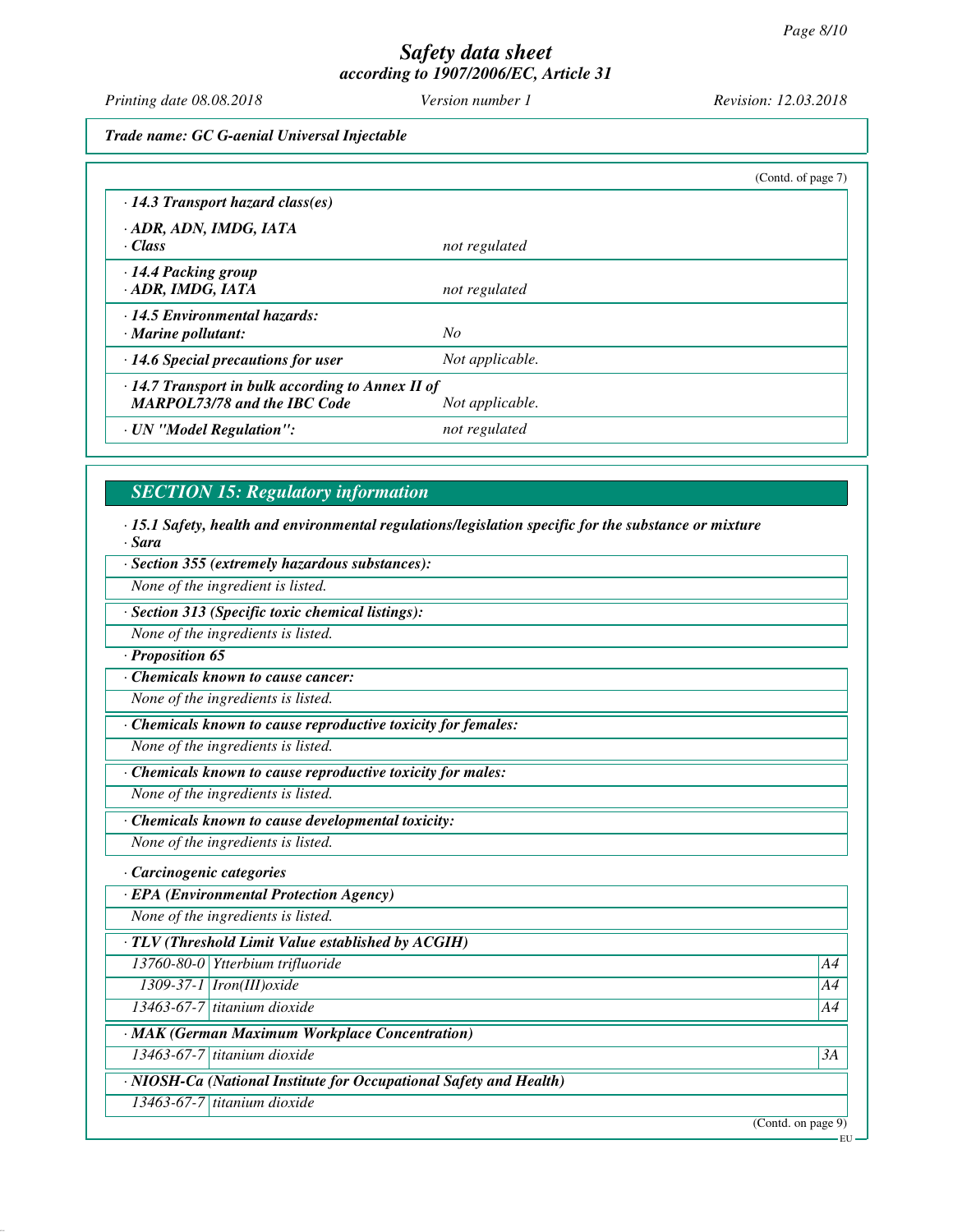*Printing date 08.08.2018 Version number 1 Revision: 12.03.2018*

*Trade name: GC G-aenial Universal Injectable*

(Contd. of page 8)

- *· Directive 2012/18/EU*
- *· Named dangerous substances ANNEX I None of the ingredients is listed.*
- *· REGULATION (EC) No 1907/2006 ANNEX XVII Conditions of restriction: 3*
- *· 15.2 Chemical safety assessment: A Chemical Safety Assessment has not been carried out.*

## *SECTION 16: Other information*

#### *· Relevant phrases*

*H302 Harmful if swallowed.*

- *H310 Fatal in contact with skin.*
- *H315 Causes skin irritation.*
- *H317 May cause an allergic skin reaction.*
- *H318 Causes serious eye damage.*
- *H319 Causes serious eye irritation.*
- *H330 Fatal if inhaled.*
- *H335 May cause respiratory irritation.*
- *H361f Suspected of damaging fertility.*
- *H373 May cause damage to organs through prolonged or repeated exposure.*
- *H400 Very toxic to aquatic life.*
- *H410 Very toxic to aquatic life with long lasting effects.*
- *H411 Toxic to aquatic life with long lasting effects.*
- *H413 May cause long lasting harmful effects to aquatic life.*
- *· Classification according to Regulation (EC) No 1272/2008 Calculation method*
- *· Department issuing SDS: Regulatory affairs*
- *· Contact: msds@gc.dental*
- *· Abbreviations and acronyms:*

*ADR: Accord européen sur le transport des marchandises dangereuses par Route (European Agreement concerning the International Carriage of Dangerous Goods by Road) IMDG: International Maritime Code for Dangerous Goods IATA: International Air Transport Association GHS: Globally Harmonised System of Classification and Labelling of Chemicals ACGIH: American Conference of Governmental Industrial Hygienists*

*EINECS: European Inventory of Existing Commercial Chemical Substances*

*ELINCS: European List of Notified Chemical Substances*

- *CAS: Chemical Abstracts Service (division of the American Chemical Society)*
- *VOC: Volatile Organic Compounds (USA, EU)*
- *DNEL: Derived No-Effect Level (REACH)*
- *LC50: Lethal concentration, 50 percent*
- *LD50: Lethal dose, 50 percent*
- *PBT: Persistent, Bioaccumulative and Toxic*
- *vPvB: very Persistent and very Bioaccumulative NIOSH: National Institute for Occupational Safety*
- *OSHA: Occupational Safety & Health*
- *Acute Tox. 4: Acute toxicity Category 4*
- *Acute Tox. 2: Acute toxicity Category 2*
- *Skin Irrit. 2: Skin corrosion/irritation Category 2*
- *Eye Dam. 1: Serious eye damage/eye irritation Category 1*
- *Eye Irrit. 2: Serious eye damage/eye irritation Category 2*
- *Skin Sens. 1: Skin sensitisation Category 1*
- *Repr. 2: Reproductive toxicity Category 2*
- *STOT SE 3: Specific target organ toxicity (single exposure) Category 3*
- *STOT RE 2: Specific target organ toxicity (repeated exposure) Category 2*
- *Aquatic Acute 1: Hazardous to the aquatic environment acute aquatic hazard Category 1*
- *Aquatic Chronic 1: Hazardous to the aquatic environment long-term aquatic hazard Category 1*
	- *Aquatic Chronic 2: Hazardous to the aquatic environment long-term aquatic hazard Category 2*
	- *Aquatic Chronic 3: Hazardous to the aquatic environment long-term aquatic hazard Category 3*
	- *Aquatic Chronic 4: Hazardous to the aquatic environment long-term aquatic hazard Category 4*

EU